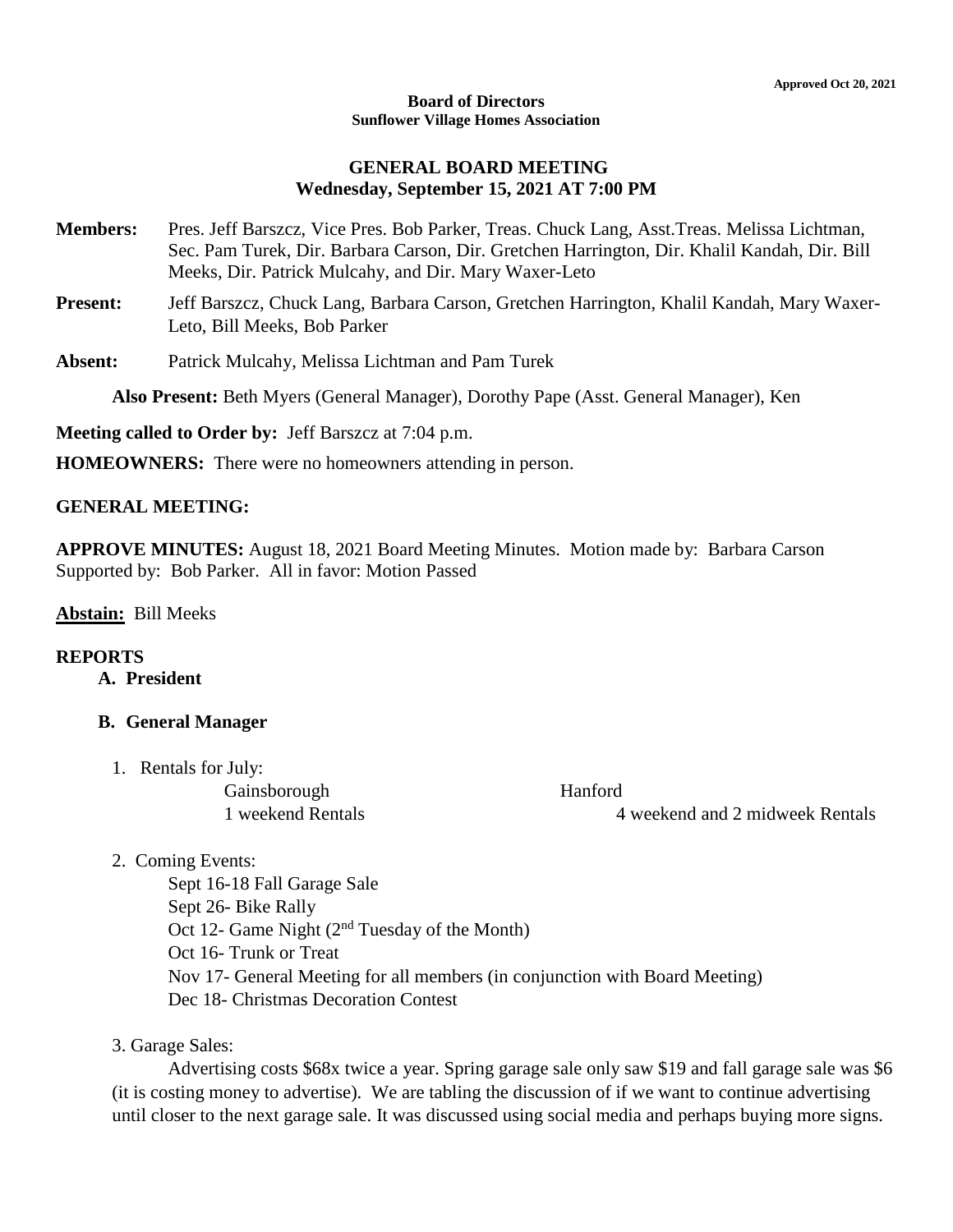4. Christmas decorating contest- we are seeking two volunteers to judge this contest. Please notify the office if you know of anyone who may be interested.

5. 2022 Board: There are six 2 year Director's positions open. If running, please submit a few sentences about yourself to the office to be in the November Newsletter.

6. The 2022 budget is in process and will be ready for the financial committee's review by Sept.  $29<sup>th</sup>$ .

7. RFP's have been submitted for Lawn Mowing and Lawn Maintenance contracts. Several companies have declined to bid.

8. We had another bad rental. \$150 of the security deposit was kept to cover damages.

9. The windows at both clubhouses are scheduled for cleaning on Thursday Oct. 14.

10. Pool season ended on a positive note.

11. Office is requesting stencils to mark on the sidewalks Park Access for the landscapers. It would be a 3ft x 3ft stencil and would cost ~\$5000 to do. The office will be looking into if we legally need to label the entrances. Tabling this discussion until the spring.

#### **C. Maintenance Manager**

- a. Completed weekly checks.
- b. Both pools closed. Gainsbourgh not covered as it still needs caulked.
- c. Concrete companies quoting work so we can get on the schedule.
- d. Newsletter delivered.

#### **D. Treasurer**

## **Motion made by: Jeff Barszcz to approve treasurer's report as of 09/09/2021, Supported by: Barbara Carson. All in favor. Motion carried.**

- **1.** Chuck pointed out that we are going to have a deficit. We need to take action.
- **2.** The financial committee will be meeting Sept 29, Oct  $6<sup>th</sup>$ , Oct  $13<sup>th</sup>$  to work through 2021 and 2022 and present plan to the board.

## **E. Newsletter**

Sent out with directories. Working on the next one.

## **COMMITTEE REPORTS**

#### **A. Communications Committee**

Nothing.

## **B. Social Committee**

Bike Rally planning underway. Signs will be going up.

Trunk or Treat underway. Candy ordered. FB and website needed still. Any volunteers to help with the event?

## **C. Common Grounds Committee**